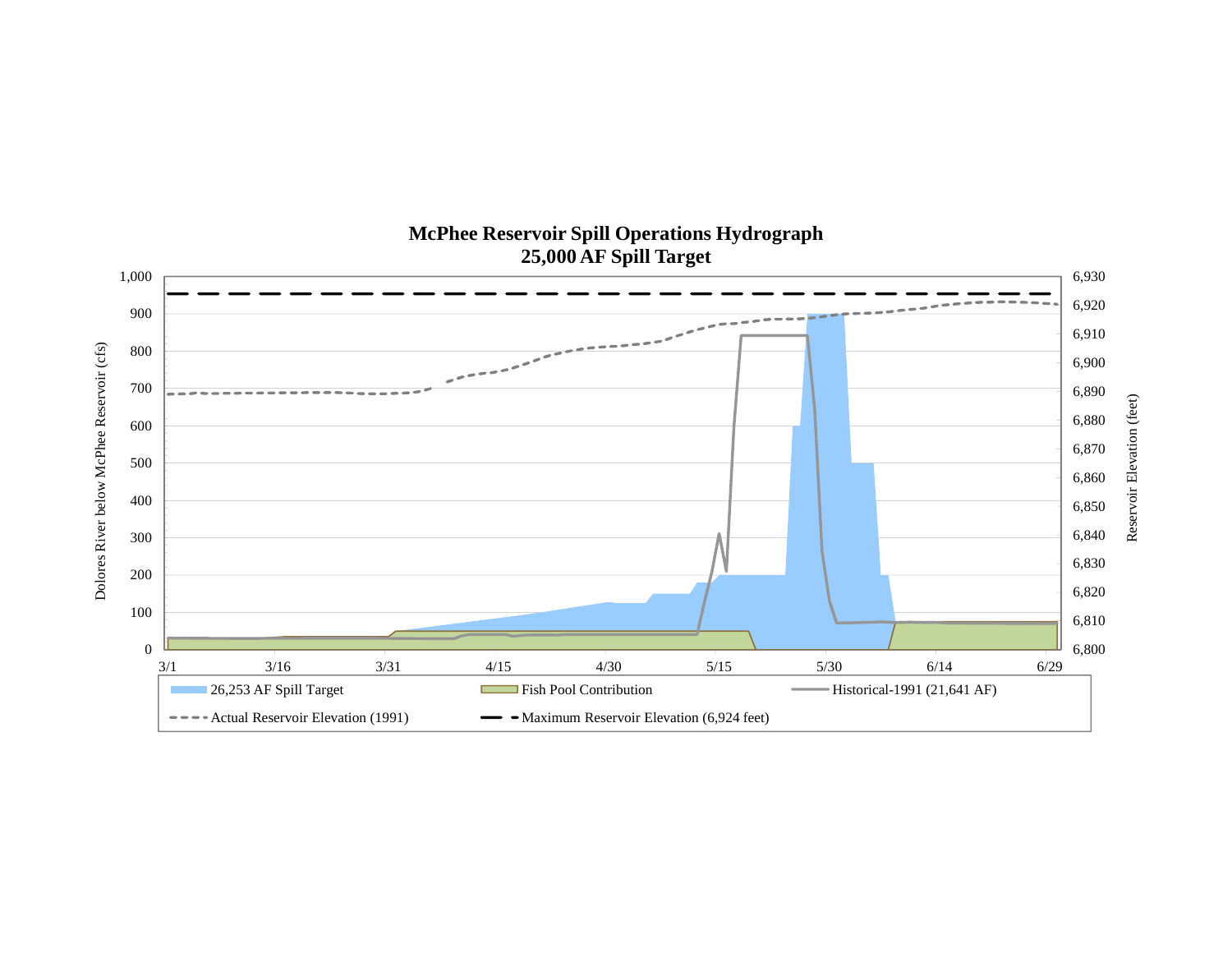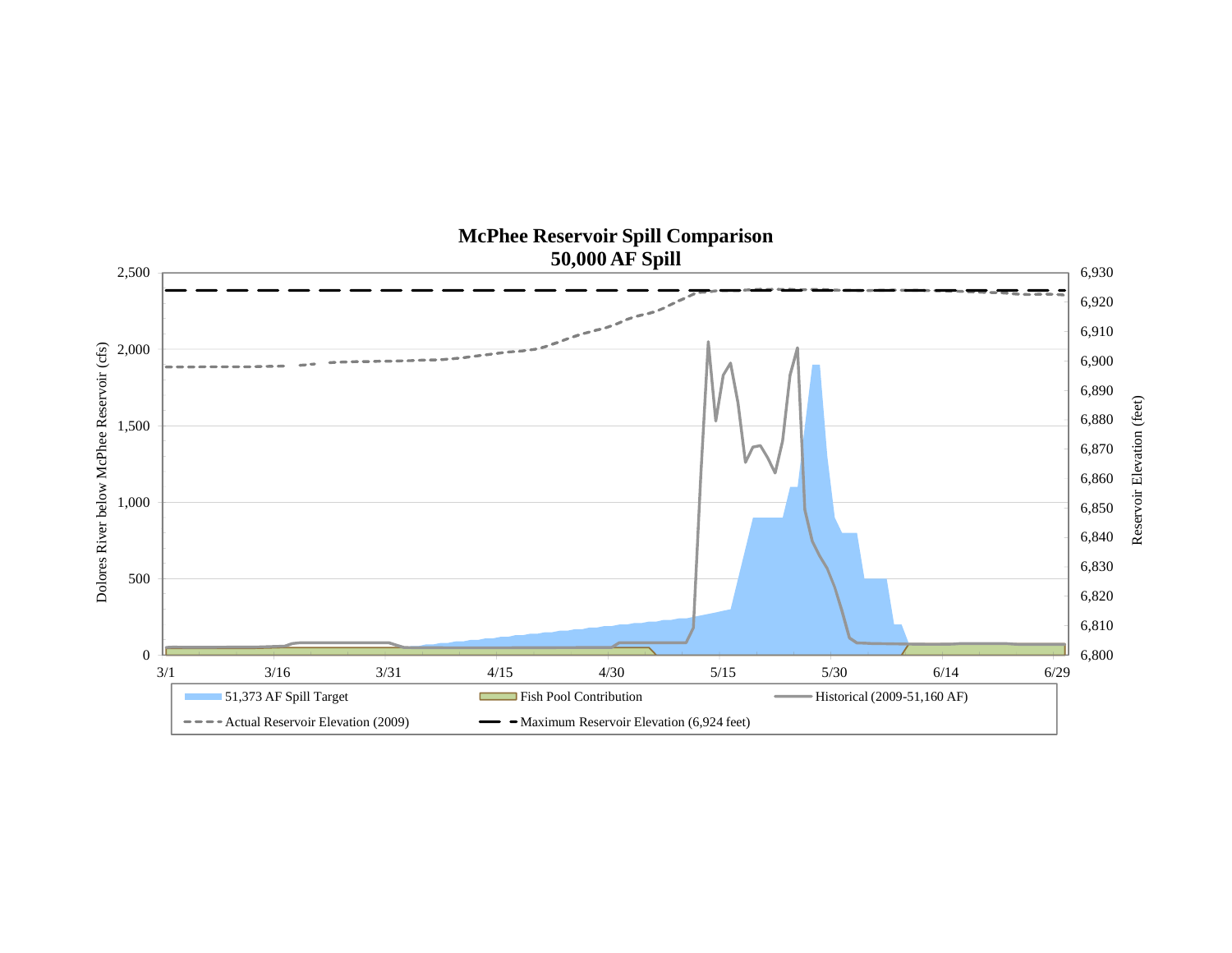## **McPhee Reservoir Spill Comparison 66,000 AF Spill**

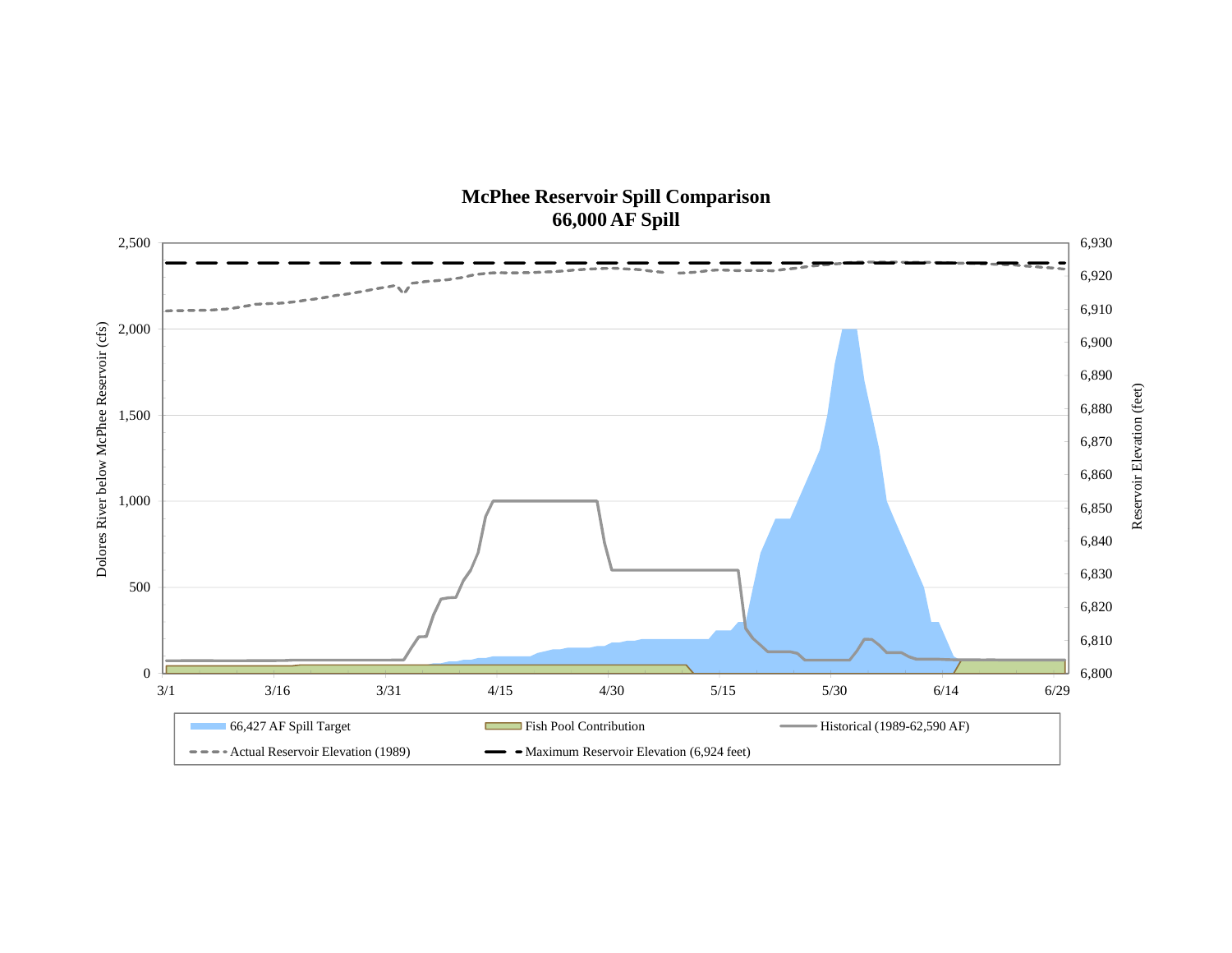